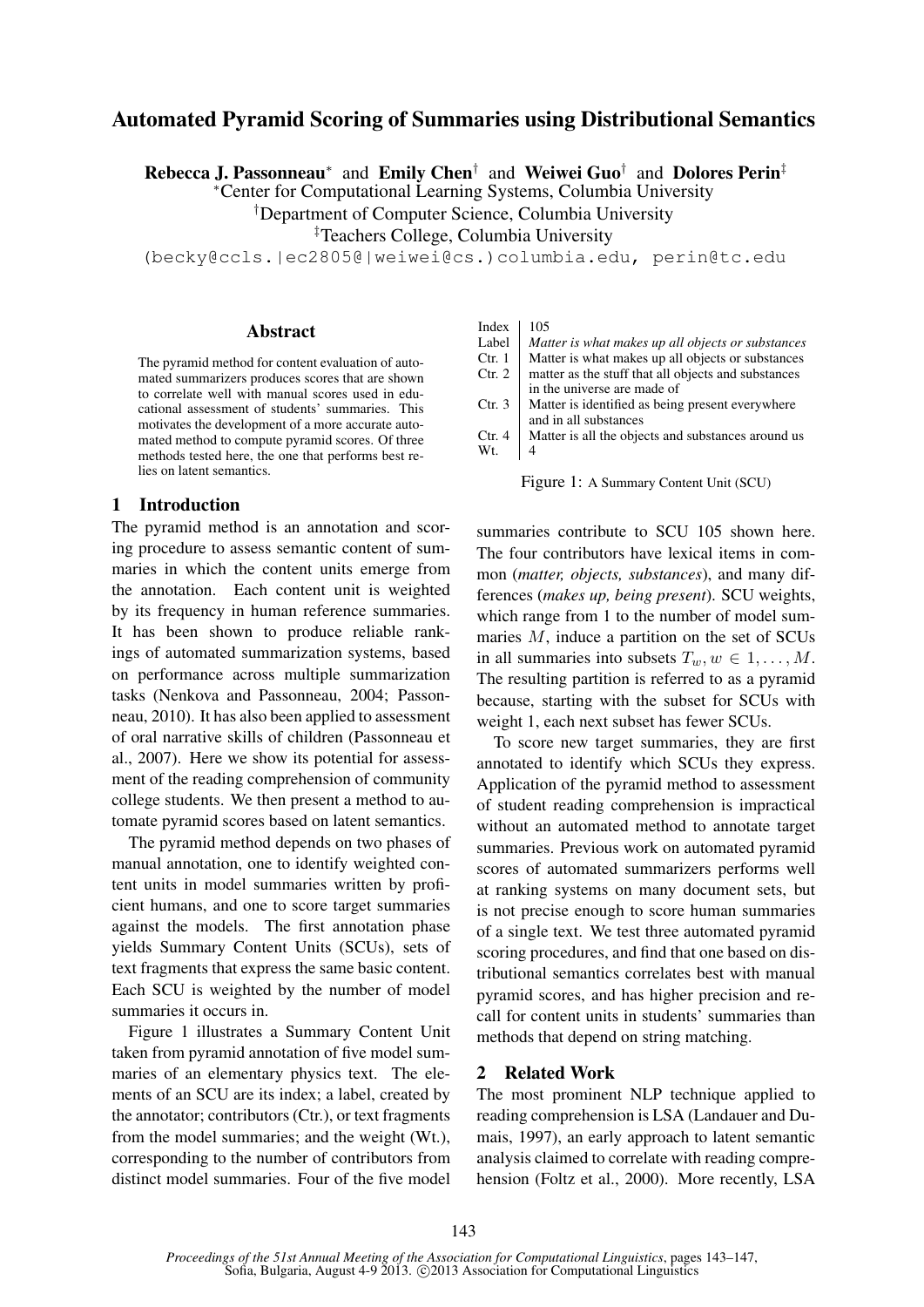has been incorporated with a suite of NLP metrics to assess students' strategies for reading comprehension using think-aloud protocols (Boonthum-Denecke et al., 2011). The resulting tool, and similar assesment tools such as Coh-Metrix, assess aspects of readability of texts, such as coherence, but do not assess students' comprehension through their writing (Graesser et al., 2004; Graesser et al., 2011). E-rater is an automated essay scorer for standardized tests such as GMAT that also relies on a suite of NLP techniques (Burstein et al., 1998; Burstein, 2003). The pyramid method (Nenkova and Passonneau, 2004), was inspired in part by work in reading comprehension that scores content using human annotation (Beck et al., 1991).

An alternate line of research attempts to replicate human reading comprehension. An automated tool to read and answer questions relies on abductive reasoning over logical forms extracted from text (Wellner et al., 2006). One of the performance issues is resolving meanings of words: removal of WordNet features degraded performance.

The most widely used automated content evaluation is ROUGE (Lin, 2004; Lin and Hovy, 2003). It relies on model summaries, and depends on ngram overlap measures of different types. Because of its dependence on strings, it performs better with larger sets of model summaries. In contrast to ROUGE, pyramid scoring is robust with as few as four or five model summaries (Nenkova and Passonneau, 2004). A fully automated approach to evaluation for ranking systems that requires no model summaries incorporates latent semantic distributional similarities across words (Louis and Nenkova, 2009). The authors note, however, it does not perform well on individual summaries.

# 3 Criteria for Automated Scoring

Pyramid scores of students' summaries correlate well with a manual *main ideas* score developed for an intervention study with community college freshmen who attended remedial classes (Perin et al., In press). Twenty student summaries by students who attended the same college and took the same remedial course were selected from a larger set of 322 that summarized an elementary physics text. All were native speakers of English, and scored within 5 points of the mean reading score for the larger sample. For the intervention study, student summaries had been assigned a score to represent how many main ideas from the source text were covered (Perin et al., In press). Interrater reliability of the main ideas score, as given by the Pearson correlation coefficient, was 0.92.

One of the co-authors created a model pyramid from summaries written by proficient Masters of Education students, annotated 20 target summaries against this pyramid, and scored the result. The raw score of a target summary is the sum of its SCU weights. Pyramid scores have been normalized by the number of SCUs in the summary (analogous to precision), or the average number of SCUs in model summaries (analogous to recall). We normalized raw scores as the average of the two previous normalizations (analogous to F-measure). The resulting scores have a high Pearson's correlation of 0.85 with the main idea score (Perin et al., In press) that was manually assigned to the students' summaries.

To be pedagogically useful, an automated method to assign pyramid scores to students' summaries should meet the following criteria: 1) reliably rank students' summaries of a source text, 2) assign correct pyramid scores, and 3) identify the correct SCUs. A method could do well on criterion 1 but not 2, through scores that have uniform differences from corresponding manual pyramid scores. Also, since each weight partition will have more than one SCU, it is possible to produce the correct numeric score by matching incorrect SCUs that have the correct weights. Our method meets the first two criteria, and has superior performance on the third to other methods.

# 4 Approach: Dynamic Programming

Previous work observed that assignment of SCUs to a target summary can be cast as a dynamic programming problem (Harnly et al., 2005). The method presented there relied on unigram overlap to score the closeness of the match of each eligible substring in a summary against each SCU in the pyramid. It returned the set of matches that yielded the highest score for the summary. It produced good rankings across summarization tasks, but assigned scores much lower than those assigned by humans. Here we extend the DP approach in two ways. We test two new semantic text similarities, a string comparison method and a distributional semantic method, and we present a general mechanism to set a threshold value for an arbitrary computation of text similarity.

Unigram overlap ignores word order, and cannot consider the latent semantic content of a string, only the observed unigram tokens. To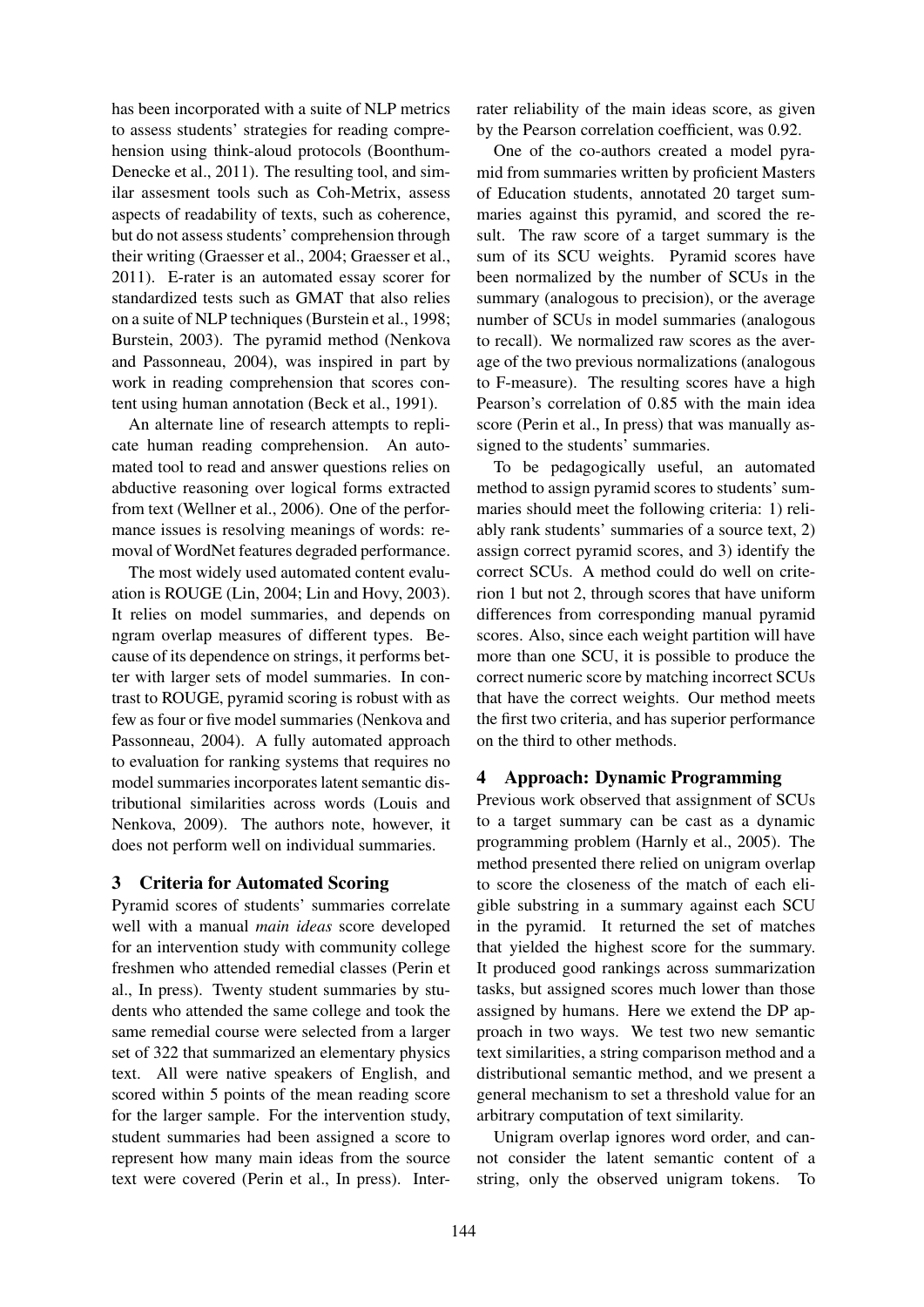take order into account, we use Ratcliff/Obershelp (R/O), which measures overlap of common subsequences (Ratcliff and Metzener, 1988). To take the underlying semantics into account, we use cosine similarity of 100-dimensional latent vectors of the candidate substrings and of the textual components of the SCU (label and contributors). Because the algorithm optimizes for the total sum of all SCUs, when there is no threshold similarity to count as a match, it favors matching shorter substrings to SCUs with higher weights. Therefore, we add a threshold to the algorithm, below which matches are not considered. Because each similarity metric has different properties and distributions, a single absolute value threshhold is not comparable across metrics. We present a method to set comparable thresholds across metrics.

### 4.1 Latent Vector Representations

To represent the semantics of SCUs and candidate substrings of target summaries, we applied the latent vector model of Guo and Diab  $(2012)$ .<sup>1</sup> Guo and Diab find that it is very hard to learn a 100 dimension latent vector based only on the limited observed words in a short text. Hence they include unobserved words that provide thousands more features for a short text. This produces more accurate results for short texts, which makes the method suitable for our problem. Weighted matrix factorization (WMF) assigns a small weight for missing words so that latent semantics depends largely on observed words.

A 100-dimension latent vector representation was learned for every span of contiguous words within sentence bounds in a target summary, for the 20 summaries. The training data was selected to be domain independent, so that our model could be used for summaries across domains. Thus we prepared a corpus that is balanced across topics and genres. It is drawn from from WordNet sense definitions, Wiktionary sense definitions, and the Brown corpus. It yields a co-occurrence matrix M of unique words by sentences of size 46,619  $\times$  393,666. M<sub>ij</sub> holds the TF-IDF value of word  $w_i$  in sentence  $s_j$ . Similarly, the contributors to and the label for an SCU were given a 100 dimensional latent vector representation. These representations were then used to compare candidates from a summary to SCUs in the pyramid.

## 4.2 Three Comparison Methods

An SCU consists of at least two text strings: the SCU label and one contributor. As in Harnly et al. (2005), we use three similarity comparisons  $scusim(X,SCU)$ , where X is the target summary string. When the comparison parameter is set to min (max, or mean), the similarity of  $X$  to each SCU contributor and the label is computed in turn, and the minimum (max, or mean) is returned.

# 4.3 Similarity Thresholds

We define a threshold parameter for a target SCU to match a pyramid SCU based on the distributions of scores each similarity method gives to the target SCUs identified by the human annotator. Annotation of the target summaries yielded 204 SCUs. The similarity score being a continuous random variable, the empirical sample of 204 scores is very sparse. Hence, we use a Gaussian kernel density estimator to provide a non-parametric estimation of the probability densities of scores assigned by each of the similarity methods to the manually identified SCUs. We then select five threshold values corresponding to those for which the inverse cumulative density function (icdf) is equal to 0.05, 0.10, 0.15, 0.20 and 0.25. Each threshold represents the probability that a manually identified SCU will be missed.

# 5 Experiment

The three similarity computations, three methods to compare against SCUs, and five icdf thresholds yield 45 variants, as shown in Figure 2. Each variant was evaluated by comparing the unnormalized automated variant, e.g., Lvc, max, 0.64 (its 0.15 icdf) to the human gold scores, using each of the evaluation metrics described in the next subsection. To compute confidence intervals for the evaluation metrics for each variant, we use bootstrapping with 1000 samples (Efron and Tibshirani, 1986).

To assess the 45 variants, we compared their scores to the manual scores. We also compared the sets of SCUs retrieved. By our criterion 1), an automated score that correlates well with manual scores for summaries of a given text could be used

 $(3 \text{ Similarities}) \times (3 \text{ Comparisons}) \times (5 \text{ Thresholds}) = 45$ (Uni, R/O, Lvc)  $\times$  (min, mean, max)  $\times$  (0.05, ..., 0.25)

Figure 2: Notation used for the 45 variants

<sup>1</sup>http://www.cs.columbia.edu/˜weiwei/ code.html#wtmf.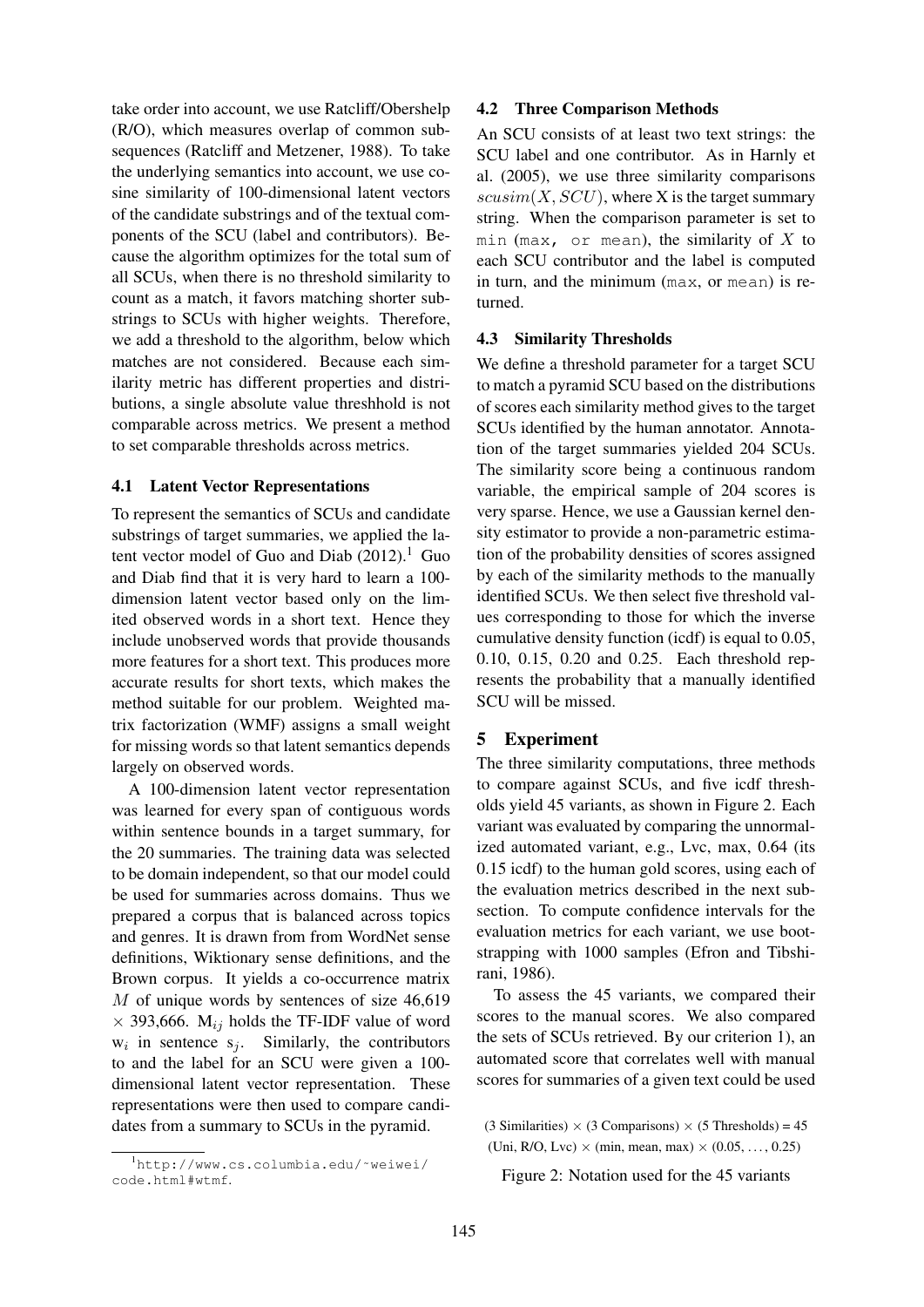| Variant (with icdf)        | $P(95\% \text{ conf.})$ , rank | $S(95\% \text{ conf.})$ , rank | K $(95\% \text{ conf.})$ , rank |      | Diff. | T test |
|----------------------------|--------------------------------|--------------------------------|---------------------------------|------|-------|--------|
| LVc, max, $0.64(0.15)$     | 0.93(0.94, 0.92), 1            | 0.94(0.93, 0.97), 1            | 0.88(0.85, 0.91), 1             | 49.9 | 15.65 | 0.0011 |
| $R/O$ , mean, 0.23 (0.15)  | 0.92(0.91, 0.93), 3            | 0.93(0.91, 0.95), 2            | 0.83(0.80, 0.86), 3             | 49.8 | 15.60 | 0.0012 |
| $R/O$ , mean, $0.26(0.20)$ | 0.92(0.90, 0.93), 4            | $0.92(0.90, 0.94)$ 4           | 0.80(0.78, 0.83), 5             | 47.7 | 13.45 | 0.0046 |
| LVc, max, $0.59(0.10)$     | 0.91(0.89, 0.92), 8            | $0.93(0.91, 0.95)$ 3           | 0.83(0.80, 0.87), 2             | 52.7 | 18.50 | 0.0002 |
| LVc, min, $0.40(0.20)$     | 0.92(0.90, 0.93), 2            | $0.87(0.84, 0.91)$ 11          | 0.74(0.69, 0.79), 11            | 37.5 | 3.30  | 0.4572 |
|                            |                                |                                |                                 |      |       |        |

Table 1: Five variants from the top twelve of all correlations, with confidence interval and rank (P=Pearson's, S=Spearman, K=Kendall's tau), mean summed SCU weight, difference of mean from mean gold score, T test p-value.

to indicate how well students rank against other students. We report several types of correlation tests. Pearsons tests the strength of a linear correlation between the two sets of scores; it will be high if the same order is produced, with the same distance between pairs of scores. The Spearman rank correlation is said to be preferable for ordinal comparisons, meaning where the unit interval is less relevant. Kendall's tau, an alternative rank correlation, is less sensitive to outliers and more intuitive. It is the proportion of concordant pairs (pairs in the same order) less the proportion of discordant pairs. Since correlations can be high when differences are uniform, we use Student's T to test whether differences score means statistically significant. Criterion 2) is met if the correlations are high and the means are not significantly different.

# 6 Results

The correlation tests indicate that several variants achieve sufficiently high correlations to rank students' summaries (criterion 2). On all correlation tests, the highest ranking automated method is LVc, max, 0.64; this similarity threshold corresponds to the 0.15 icdf. As shown in Table 1, the Pearson correlation is 0.93. Note, however, that it is not significantly higher than many of its competitors. LVc, min, 0.40 did not rank as highly for Speaman and Kendall's tau correlations, but the Student's T result in column 3 of Table 1 shows that this is the only variant in the table that yields absolute scores that are not significantly different from the human annotated scores. Thus this variant best balances criteria 1 and 2.

The differences in the unnormalized score computed by the automated systems from the score assigned by human annotation are consistently positive. Inspection of the SCUs retrieved by each automated variant reveals that the automated systems lean toward the tendency to identify false positives. This may result from the DP implementation decision to maximize the score. To get a measure of the degree of overlap between the SCUs that were selected automatically versus manually (criterion 4), we computed recall and precision for the various methods. Table 2 shows the mean recall and precision (with standard deviations) across all five thresholds for each combination of similarity method and method of comparison to the SCU. The low standard deviations show that the recall and precision are relatively similar across thresholds for each variant. The LVc methods outperform R/O and unigram overlap methods, particularly for the precision of SCUs retrieved, indicating the use of distributional semantics is a superior approach for pyramid summary scoring than methods based on string matching.

The unigram overlap and R/O methods show the least variation across comparison methods (min, mean, max). LVc methods outperform them, on precision (Table 2). Meeting all three criteria is difficult, and the LVc method is clearly superior.

## 7 Conclusion

We extended a dynamic programming framework (Harnly et al., 2005) to automate pyramid scores more accurately. Improvements resulted from principled thresholds for similarity, and from a vector representation (LVc) to capture the latent semantics of short spans of text (Guo and Diab, 2012). The LVc methods perform best at all three criteria for a pedagogically useful automatic metric. Future work will address how to improve precision and recall of the gold SCUs.

### Acknowledgements

We thank the reviewers for very valuable insights.

| Variant      | $\mu$ Recall (std) | $\mu$ Precision (std) | F score |
|--------------|--------------------|-----------------------|---------|
| Uni, min     | 0.69(0.08)         | 0.35(0.02)            | 0.52    |
| Uni, max     | 0.70(0.03)         | 0.35(0.04)            | 0.53    |
| Uni, mean    | 0.69(0.02)         | 0.39(0.04)            | 0.54    |
| $R/O$ , min  | 0.69(0.08)         | 0.34(0.01)            | 0.51    |
| $R/O$ , max  | 0.72(0.03)         | 0.33(0.04)            | 0.52    |
| $R/O$ , mean | 0.71(0.06)         | 0.38(0.02)            | 0.54    |
| LVc, min     | 0.61(0.03)         | 0.38(0.04)            | 0.49    |
| LVc, max     | 0.74(0.06)         | 0.48(0.01)            | 0.61    |
| LVc. mean    | 0.75(0.06)         | 0.50(0.02)            | 0.62    |

| Table 2: Recall and precision for SCU selection |  |  |  |  |  |  |
|-------------------------------------------------|--|--|--|--|--|--|
|-------------------------------------------------|--|--|--|--|--|--|